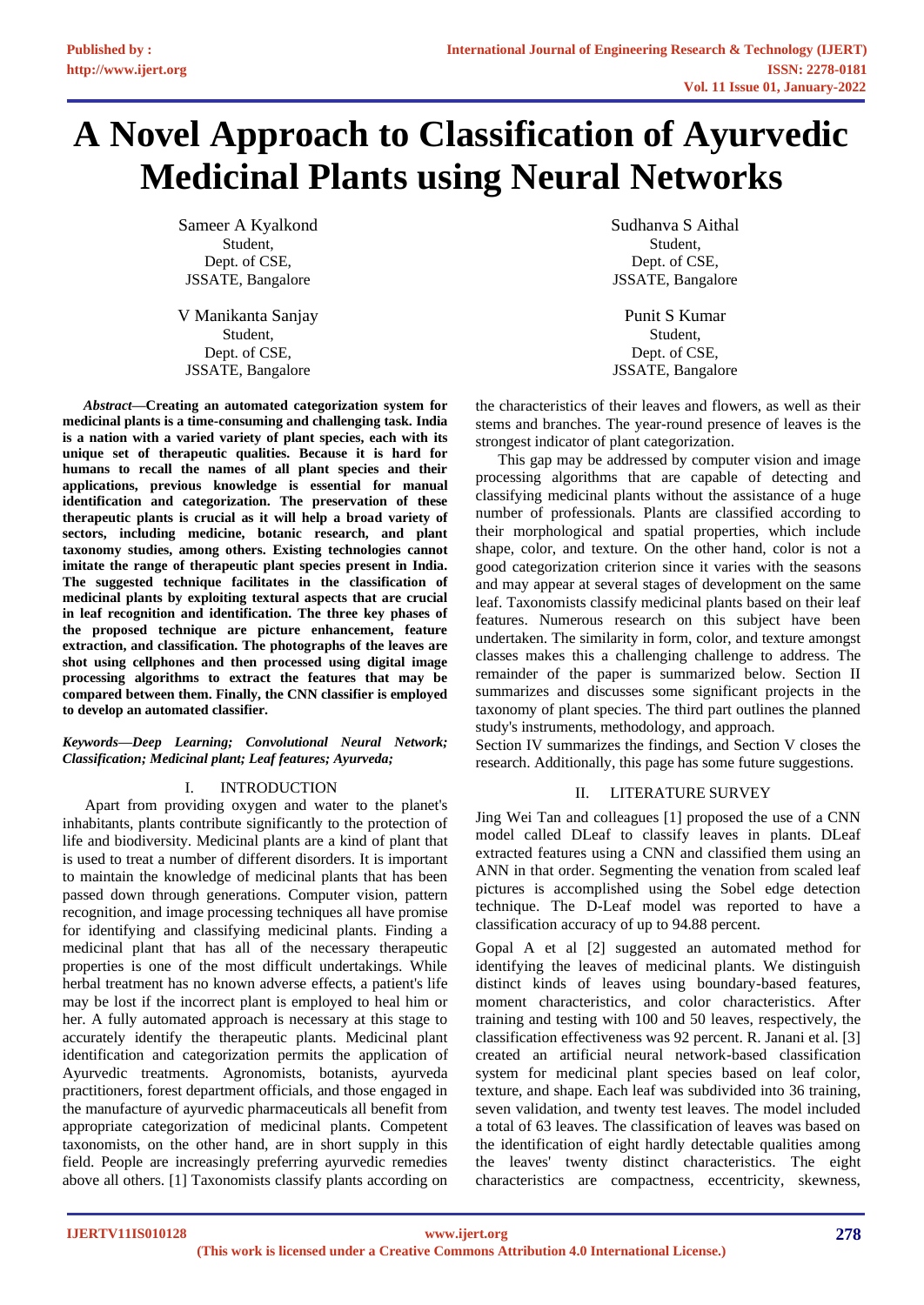kurtosis, energy, correlation, sum-variance, and entropy. This approach has a 94.4 percent success rate.

D.Venkatarama et al [4] suggested a method for classifying medicinal plant leaves and extracting their therapeutic properties using computer vision. The leaf class is identified using a Probabilistic Neural Network classifier. The procedures include pre-processing, feature extraction, categorization, and retrieval of therapeutic properties. Calculating and comparing feature vectors to other datasets is a critical part of categorization.

Shitala Prasad et al [5] demonstrated an effective method for collecting leaves as well as methods for transforming the acquired picture to the device-independent l color space. Principle Component Analysis (PCA) is used to reduce and optimize this feature map (PCA). The dataset was ImageNet. When the model is sent through the Fully Connected layer, a 3x4096-pixel feature vector is generated. SVM was applied to this feature set using PCA techniques, and the accuracy was found to be 97.6 percent for lVGG-16 and 98.2 percent for l-VGG-16.

Amala Sabu et al [6] identified medicinal plants in the Western Ghats using machine learning and computer vision. Classification of the SURF and HoG features was performed using the kNN algorithm. Leaf veins and twenty various places of interest on the leaves are also represented using an SURF feature descriptor. This methodology use the k-NN classification algorithm to categorize leaves with a k value of 1. Despite its high accuracy of over 96 percent, the approach for feature extraction utilized in this model is computationally intensive.

Manojkumar P et al [7] determined the optimal combination of characteristics necessary to accurately classify medicinal leaves. - Classification of objects is based on geometric qualities, color features, texture features, HU invariant moments, and Zernike moments. Multi-Layer Perceptron (MLP) and Support Vector Machine (SVM) classifiers are utilized, with the MLP classifier obtaining a maximum accuracy of 99 percent for Geometric-Colour-Texture classification. A 38-property Zernike combination.

A. Salima et al [8] pioneered the use of a Hessian matrix to segment leaf veins. Hessian matrix segmentation is followed by thinning and visual assessment in this procedure. The testing and assessment technique utilizes a total of 80 leaves. The segmentation result was evaluated using segmentation score approaches in this process. 53.75 percent of leaf images were awarded a segmentation value of 2, whereas 42.5 percent were assigned a score of 1.

Guillermo et al [9] suggested classifying plants based on their leaf venation using Convolutional Neural Networks (CNNs). For vein segmentation, the unconstrained variant of the Hit or Miss Transform is utilized. The attributes of interest were extracted from a 100x100 pixel centered region inside the segmented vein pattern. This technique makes use of a range of classification algorithms and methodologies, including SVM, PDA, and RF. SVM, PDA, and RF are three examples.

## III. OBJECTIVES

1.Plant identification using a user-uploaded photograph would be one major goal of the proposed system.

2.To create a graphical user interface that is easy to use.

To ensure that the user interface is simple to grasp and intuitive to use.

3.To provide instructions on how to care for the plant.

4.To deliver the most accurate results possible.

5.To give farmers with a cost-effective and time-saving option.

6.For the sake of providing a dependable and efficient system.

## IV. METHODOLOGY

#### *A. Deep Learning:*

Plant identification and classification have been carried out utilizing standard image processing and classification approaches for many decades. These approaches classified objects based on their shape, texture, and color.

These characteristics include aspect ratio, eccentricity, kurtosis, skewness, energy, correlation, cumulative variance, entropy, and compactness. The significant disadvantage of these traditional approaches is the lengthy calculation time necessary for manual feature extraction. All conventional approaches have been supplanted by machine learning techniques in the modern era.

Deep learning is a subset of machine learning in which a computer model learns to classify pictures directly from them. Increased accuracy, the capacity to process large volumes of picture data, the built-in ability to utilize GPUs for parallel processing, and the availability of pre-trained Convolutional Neural Networks all contribute to deep learning's appeal. Given that the system must classify a large amount of visual data, the deep learning technique is the optimal solution.

## *B. Dataset:*

The proposed dataset consists of 1050 medicinal and 550 non- medicinal leaves commonly found across Karnataka. More than 20 leaves from 100 different plant species were collected and performed sampling on it. The leaves with severe deformities are removed and selected 20 leaves with a significant difference in the shape, color, and size. Apparently, 20 leaves of each class are selected for the further scanning process. Both the top and bottom sides of these selected 20 leaves are scanned to create 40 leaf images per species.

Only the leaf area is selected and cropped using GIMP image editor and saved each image in jpg format. A common naming convention is used to label each image, plant species name followed by a unique sequence number. Sampling ensures the diverse nature of the dataset in plant species level and helps the model to provide more accurate classification results. The images are converted to a resolution of 256x256 and are trained with epoch.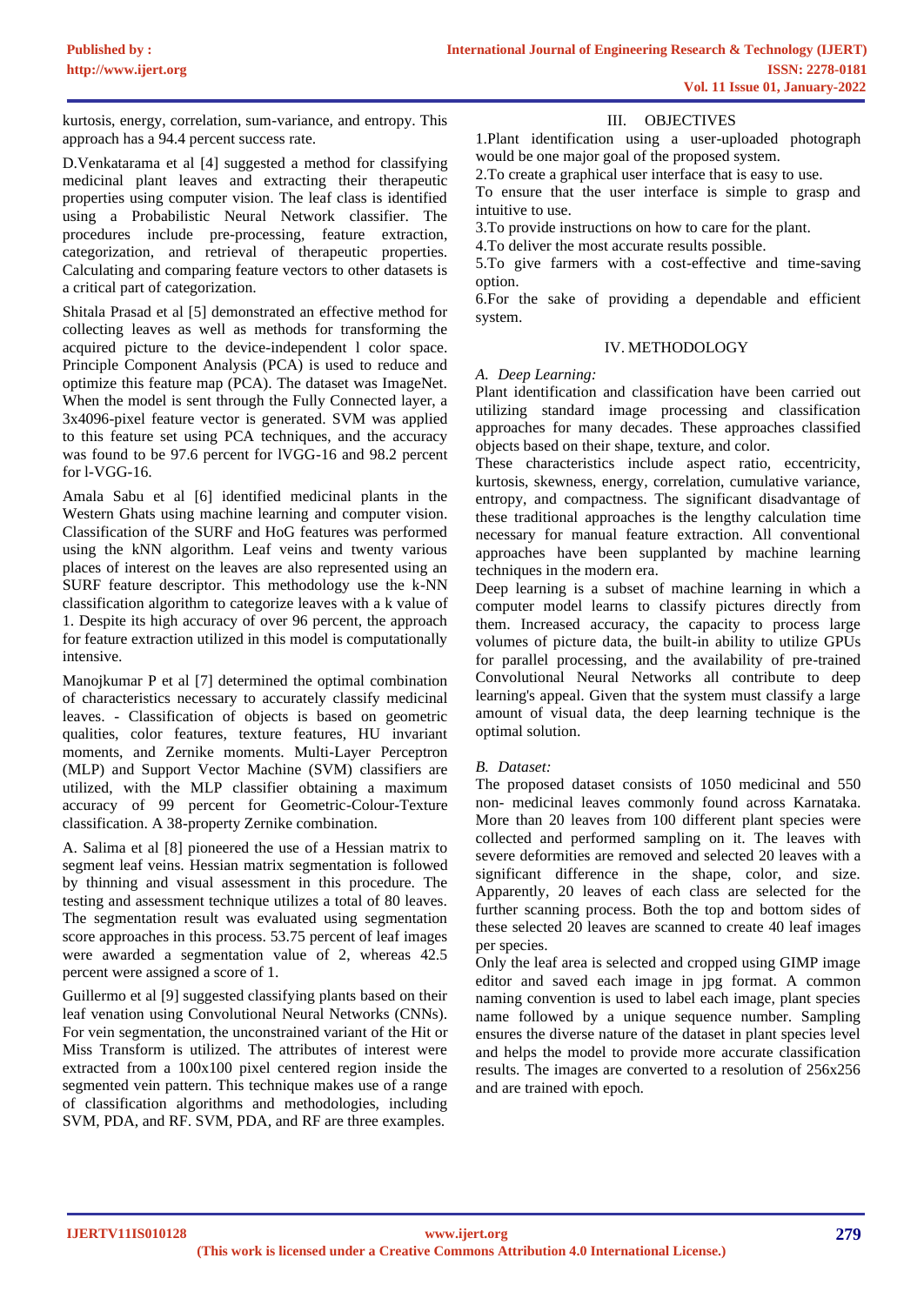## *C. Proposed Architecture:*

The suggested system's CNN architecture is based on the AlexNet architecture, which was invented and built by Google.

The first layer is the input layer, which contains the dimension information for the input pictures. The second layer, called convolution, consisted of 90 (7x7) filters with a stride size of two. Following this layer is a ReLU layer that thresholds the output, followed by a max pooling layer with a 2x2 filter size. This layer precisely halves the size of the output. Following this max pooling layer is a second convolution layer that acts on 512 kernels of size 5x5 with stride of 2. Following that, a ReLU layer is added, followed by a max pooling layer with a filter size of 3x3 and a stride of 1.

The next two layers are two convolutional layers stacked one on top of the other in the following combinations. Both use 3x3 kernels with a stride of 2, with the first and second containing 480 and 512 kernels, respectively. Following these layers, a ReLU layer and a max pooling layer with a filter size of 2x2 and a stride of 2 are added. The output of the previous maximum pooling layer is sent to the first fully connected layer, which has 6144 neurons.

6144 neurons are also included in the second completely linked layer. And the third completely linked layer has 40 neurons, which is the number of classification classes for the medicinal plant. Finally, the third fully connected layer's output is sent to the softmax and ReLu classification layers, which generate classification probabilities for each species.

Four stages are taken by the suggested CNN model.

1) Capture of Images: Leaf samples of therapeutic plants were gathered from ayurvedic practitioners and Karnataka's tropical woods. At least twenty leaves were gathered from 100 distinct medicinal plant species. Conduct a simple hand sample and remove any leaves that are significantly damaged. For each medicinal plant species, 30 leaves are selected for scanning and 60 picture samples are obtained.

2) Image Preprocessing: The preprocessing phase's purpose is to convert the scanned images to a dimension of 256x256x3, one of the accepted input image formats for CNN. We utilized RGB photos and converted them to the requisite 256x256x3 format if they were not already in it. Due to the fact that the dimensions of the photos in our dataset vary, we first padded them into a NxN dimension. Finally, the padded picture was enlarged to a resolution of 256x256x3.

3) Feature Extraction: A variety of CNN models were created using a variety of different layer counts, filter counts, and filter sizes, as well as a variety of different training choices. The dataset is used to train and test all of the developed models, and the results are compared to those of the Alexnet CNN model. The performance of these models is obviously dependent on the quality of the training data, the number of convolutional, max-pooling, and ReLU layers used, the training choices used, and the number of neurons in the first two fully connected layers.

The model's accuracy is heavily dependent on the number of training photos and the number of iterations used to train the CNN. Following the training phase, the model is calibrated using photos from the test set. Finally, the model outputs the training and validation accuracy using an accuracy-loss graph during training, as well as classification accuracy using a confusion matrix during classification.

## V. RESULTS AND INTERPRETATIONS

For our case study, we have compared different ratios in which the dataset can be divided into test and train datasets. The results obtained are given below.

#### *A. Result Obtained For Ratio of 60:40:*

- Epoch 90
- Accuracy 89.74%
- Loss 44.85%
- Validation Accuracy 77.97%
- Training and testing accuracy graph -



Fig. 1. Accuracy graph for 60:40

• Training and testing loss graph -



Fig. 2. Loss graph for 60:40

*B. Result Obtained For Ratio of 70:30:*

- $\bullet$  Epoch  $-90$
- Accuracy 83.05%
- Loss 50.84 %
- Validation Accuracy 77.08%
- Training and testing accuracy graph –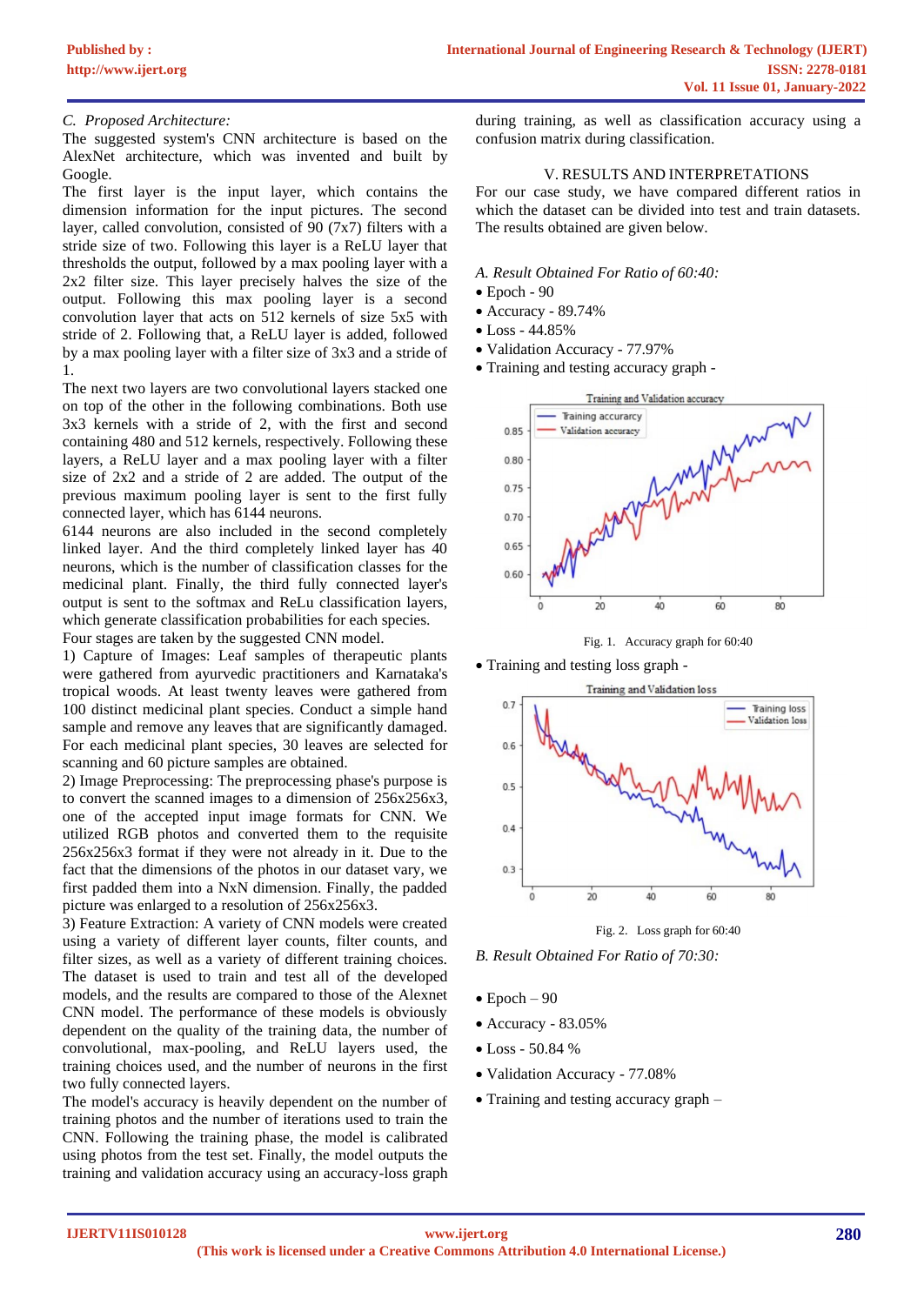

Fig. 3. Accuracy graph for 70:30

• Training and testing loss graph –



Fig. 4. Loss graph for 70:30

*C. Result Obtained For Ratio of 80:20:*

- Epochs 90
- Accuracy 90.01%
- Loss 42.04%
- Validation Accuracy 81.88%
- Training and testing accuracy graph –



Fig. 5. Accuracy graph for 80:20

• Training and testing loss graph –



#### *D. Application:*

When the code is executed on VS Code, prediction is obtained as follows. The given example is of a leaf which is



Fig. 7. Backend Prediction

When the file output.py is executed. This is the window is displayed.



Fig. 8. GUI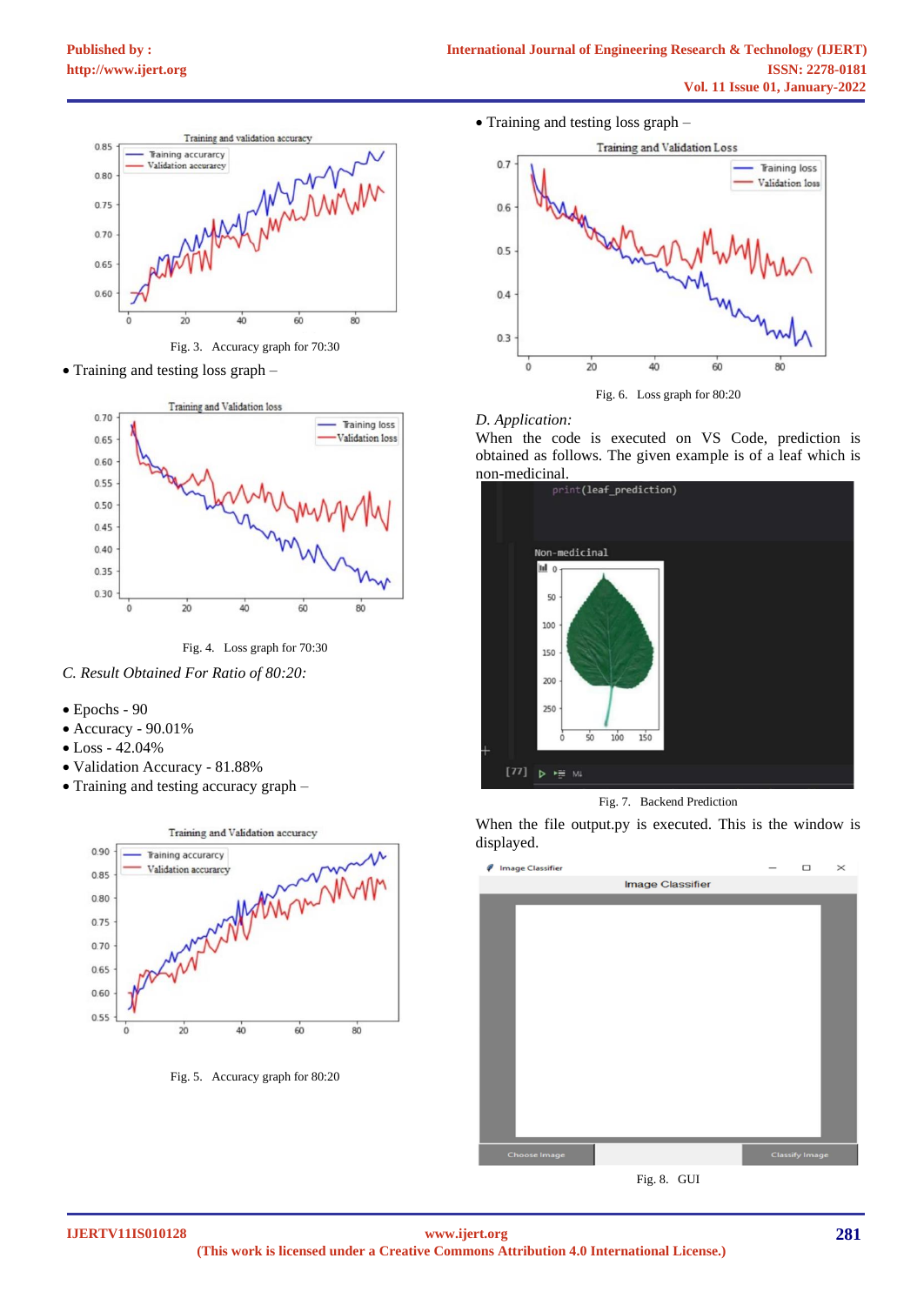The user clicks on the 'Choose Image' button. He is given the option of choosing a photo from the local system.



Fig. 9. Choosing a photo

After choosing the photo, when the user clicks on the 'Classify Image' button, the leaf is predicted by the trained model and respective class name is printed. The following result obtained.



Fig. 10. Predicting Leaf

If the leaf in the uploaded picture is Medicinal, this is the result obtained.



Fig. 11. Predicting Medicinal

If the leaf in the picture uploaded is Non-medicinal, this is the result obtained.



Fig. 12. Predicting Non-Medicinal

# V. CONCLUSION AND FUTURE WORK

This research highlights the enormous potential of picture classification algorithms and how they can be utilized to outperform humans in a range of classification tasks. With advances being made daily in the domains of picture